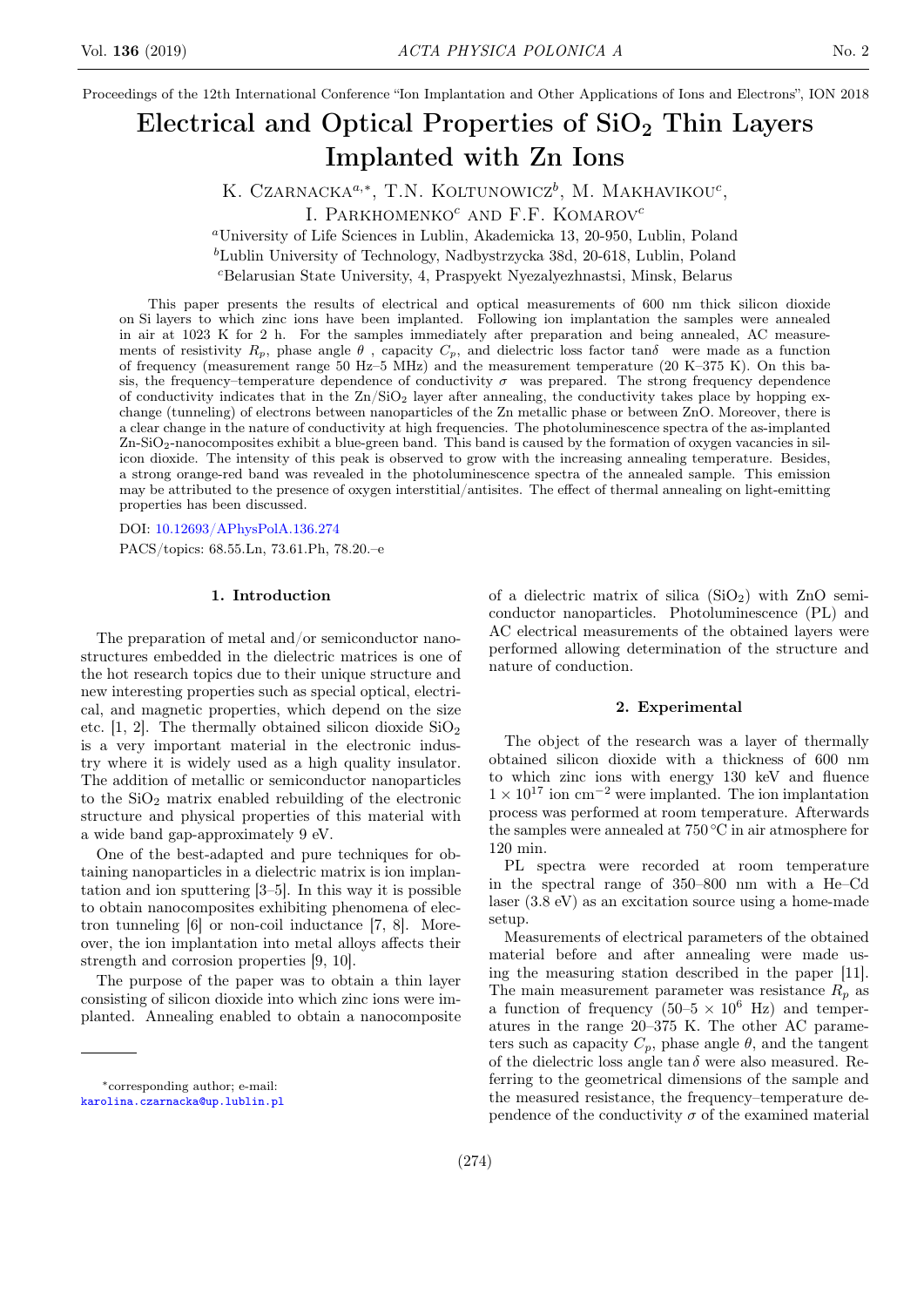was determined. On this basis, the Arrhenius conductivity diagrams were developed and the electron activation energies were calculated.

## 3. Results and discussion

Figure 1 shows the room-temperature PL spectra of the as-implanted  $SiO<sub>2</sub>/Si$  samples annealed at 750 °C for 120 min. The as-implanted sample exhibits a weak visible emission with the maximum in the blue spectral range ( $\sim$  2.8 eV). The annealing results in an increase of PL intensity. Besides, the PL spectra of annealed sample can be deconvoluted by the three Gaussian bands. The dominant emission band is located at 2.07 eV (600 nm) in the orange region. The second intensive blue band was centered at 2.64 eV (470 nm). Also the weak UV emission band at 3.28 eV (378 nm) is found in the PL spectra of the annealed sample.



Fig. 1. PL spectra of as-implanted (1) and annealed  $(750 °C, 120 min)$  samples.

It was assumed that the weak emission of as-implanted samples could be attributed to radiative recombination via defects in the silica matrix introduced during implantation (for example, Zn-related oxygen deficient centers) [12]. The increase of PL intensity via annealing can be explained by formation of ZnO phase. Namely, the weak UV band can be attributed to the near band edge emission of ZnO nanostructures attributed to the free exciton recombination which has been reported elsewhere [13, 14]. The weak intensity of near band edge emission can be explained by the presence of defects in the synthesized nanoclusters. On the other hand, the strong emission in the blue and orange spectral ranges can be related to the deep level emission resulting from

the native defects in ZnO. Namely, the blue band can be originated by electron transition from the extended states of interstitial  $\text{Zn}$  ( $\text{Zn}_i$ ) to the valence band [14]. The orange band can be attributed to surface disordered ZnO nanostructures and zinc vacancies and/or interstitial oxygen in ZnO [13–15].

As a result of AC measurements, the frequency– temperature dependence of conductivity  $\sigma$  was obtained. Figure 2 shows such dependence for the material annealed in air for 120 min at a temperature of  $750^{\circ}$ C. There is a clear increase in conductivity with frequency. According to Mott [16], such behaviour is indicative of the hopping mechanism of charge transport. What is more, in the frequency range up to about  $10^6$  Hz, there is a noticeable increase in the conductivity with a measuring temperature that confirms the dielectric nature of the conduction. At high frequencies this mechanism changes. It can be seen that the conductivity decreases slightly with the temperature of measurement which corresponds to the metallic type of conduction.



Fig. 2. Frequency–temperature dependence of conductivity  $\sigma$  of nanocomposite  $\text{Zn-SiO}_2$  annealed at temperature  $T_a = 750 \degree C$  for  $t = 120$  min.

The Arrhenius conductivity graphs determined for the two measurement frequency values  $10^4$  Hz (Fig. 3) and  $3.98 \times 10^6$  Hz (Fig. 4) — show these changes very well. At lower frequencies there are three ranges of changes in the activation energy, which correspond to the minimum of two types of nanoparticles in the  $SiO<sub>2</sub>$  matrix–Zn and ZnO nanoparticles, as photoluminescence studies have shown. The first one is at the temperatures 20–60 K where the activation energy is  $\Delta E_1 \approx 0.0001$  eV. Here conductivity decreases slightly with the temperature and so there is a metallic type of conduction and therefore the activation energy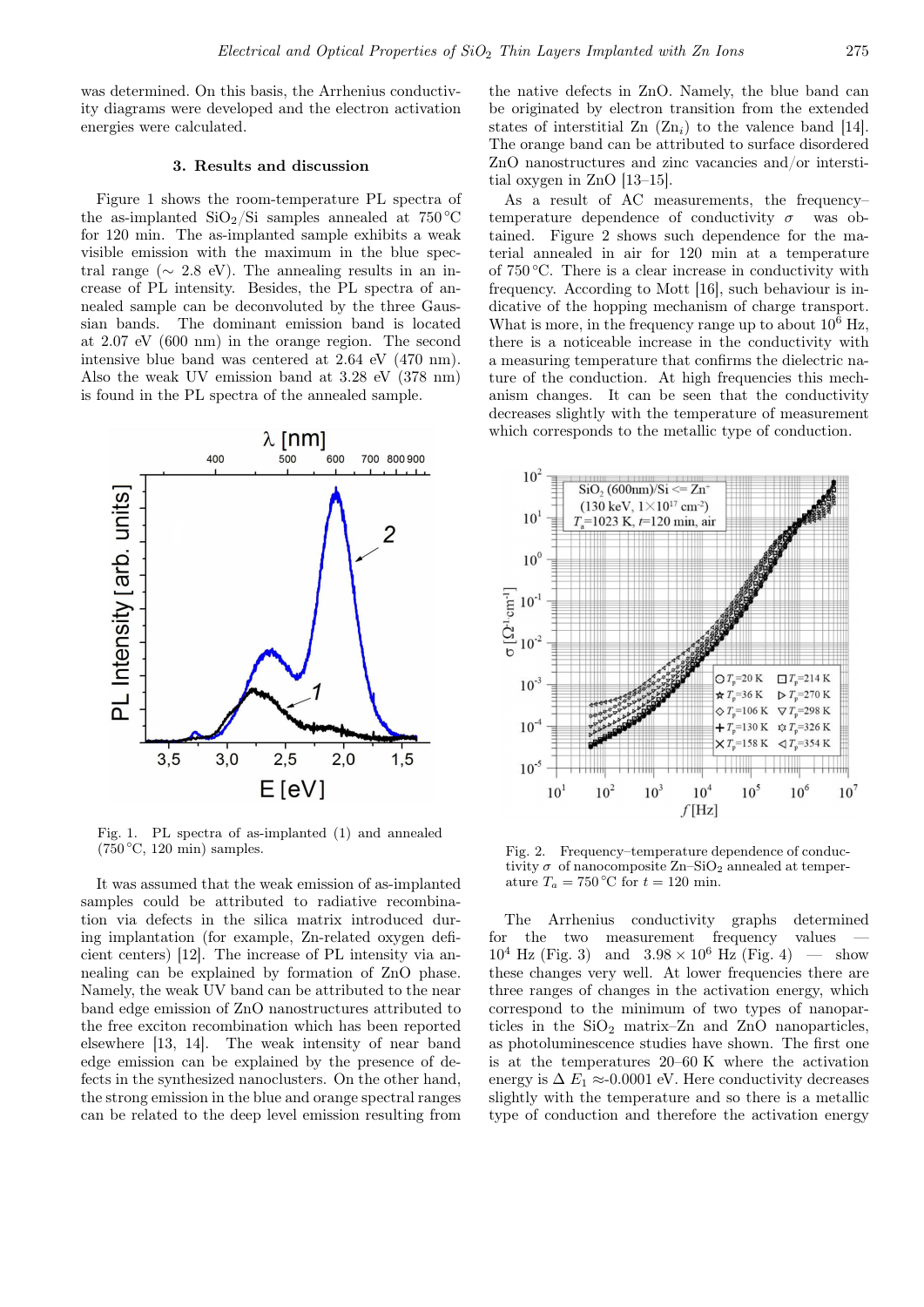

Fig. 3. Arrhenius dependence of conductivity  $\sigma$  at frequency  $f = 10^4$  Hz of nanocomposite Zn–SiO<sub>2</sub> annealed at temperature  $T_a = 750$  °C for  $t = 120$  min.



Fig. 4. Arrhenius dependence of conductivity  $\sigma$  at frequency  $f = 3.98 \times 10^6$  Hz of nanocomposite Zn–SiO<sub>2</sub> annealed at temperature  $T_a = 750 \degree C$  for  $t = 120 \text{ min.}$ 

is marked with a minus sign. The temperature rise causes the material to exhibit the dielectric charge transfer mechanism. In the temperature range 60–180 K the activation energy is  $\Delta E_2 \approx 0.003$  eV and at high temperatures 330–375 K it is much larger and amounts to  $\Delta E_3 \approx 0.182$  eV. The situation is completely reversed in the high frequency range. At the low temperatures 20–45 K the activation energy is  $\Delta E_1 \approx 0.000$  eV, and with a further increase in temperature in the range 45–120 K,  $\Delta E_2 \approx -0.0009$  eV and for the interval 220–375 K,  $\Delta E_3 \approx 0.045$  eV. This corresponds to the metallic type of conduction at higher temperatures. This metallic behaviour may be due to the appearance of a Zn impurity conduction band in the forbidden band of the  $SiO<sub>2</sub>$  dielectric which is thermally activated and occupied only under higher frequency conditions.

#### 4. Conclusion

Based on the photoluminescence studies of  $\text{Zn-SiO}_2$ thin films obtained by zinc ion implantation with energy 130 keV and fluence  $1 \times 10^{17}$  ion cm<sup>-2</sup>, it was determined that the PL spectra of the as-implanted sample exhibit a blue-green band. This band is caused by the formation of oxygen vacancies in silicon dioxide. The increase of PL intensity via annealing can be explained by formation of ZnO phase. AC measurements show the hopping charge transfer mechanism between the Zn and ZnO nanoparticles in the range of lower measurement frequencies and metallic conduction through Zn impurities conduction band at high frequencies.

## Acknowledgments

This research was partially supported from the Polish Ministry of Science and Higher Education as a statute task of the Lublin University of Technology, the Faculty of Electrical Engineering and Computer Science, 8620/E-361/S/2018 (S-28/E/2018), entitled "Research of electrical, magnetic, thermal and mechanical properties of modern electrotechnical and electronic materials, including nanomaterials and electrical devices and their components, for determination of suitability for use in electrical engineering and to increase the efficiency of energy management".

## References

- [1] D.G. Muratov, L.V. Kozhitov, S.G. Emelyanov, A.V. Vasilyev, A.V. Popkova, A.A. Pavlova, [J. Nano-](http://dx.doi.org/10.21272/jnep.8(3).03037)[Electron. Phys.](http://dx.doi.org/10.21272/jnep.8(3).03037) 8, 03037 (2016).
- [2] V. Bondariev, P. Żukowski, V. Luhin, I. Voitov, [High](http://dx.doi.org/10.1615/HighTempMatProc.2018025484) [Temp. Mater. Process.](http://dx.doi.org/10.1615/HighTempMatProc.2018025484) 4, 289 (2017).
- [3] P. Zukowski, J. Partyka, P. Wegierek, [Phys. Status](http://dx.doi.org/10.1002/1521-396X(199702)159:2<509::AID-PSSA509>3.0.CO;2-K) Solidi 159[, 509 \(1997\).](http://dx.doi.org/10.1002/1521-396X(199702)159:2<509::AID-PSSA509>3.0.CO;2-K)
- [4] T.N. Koltunowicz, P. Zukowski, O. Boiko, K. Czarnacka, V. Bondariev, A. Saad, A.V. Larkin, A.K. Fedotov, [J. Mater. Sci. Mater. Electron.](http://dx.doi.org/10.1007/s10854-015-3868-4) 27, [1171 \(2016\).](http://dx.doi.org/10.1007/s10854-015-3868-4)
- [5] R.N. Zhukov, D.A. Kiselev, K.D. Shcherbachev, M.I. Voronova, S.V. Ksenich, I.V. Kubasov, A.A. Temirov, N.G. Timushkin, M.V. Chichkov, A.S. Bykov, M.D. Malinkovich, Yu.N. Parkhomenko, [J. Nano-Electron. Phys.](http://dx.doi.org/10.21272/jnep.8(4(1)).04025) 8, 04025 (2016).
- [6] I. Svito, A.K. Fedotov, T. Kołtunowicz, P. Żukowski, Y. Kalinin, A. Sitnikov, K. Czarnacka, A.M. Saad, [J. Alloys Comp.](http://dx.doi.org/10.1016/j.jallcom.2014.01.136) 615, S371 (2014).